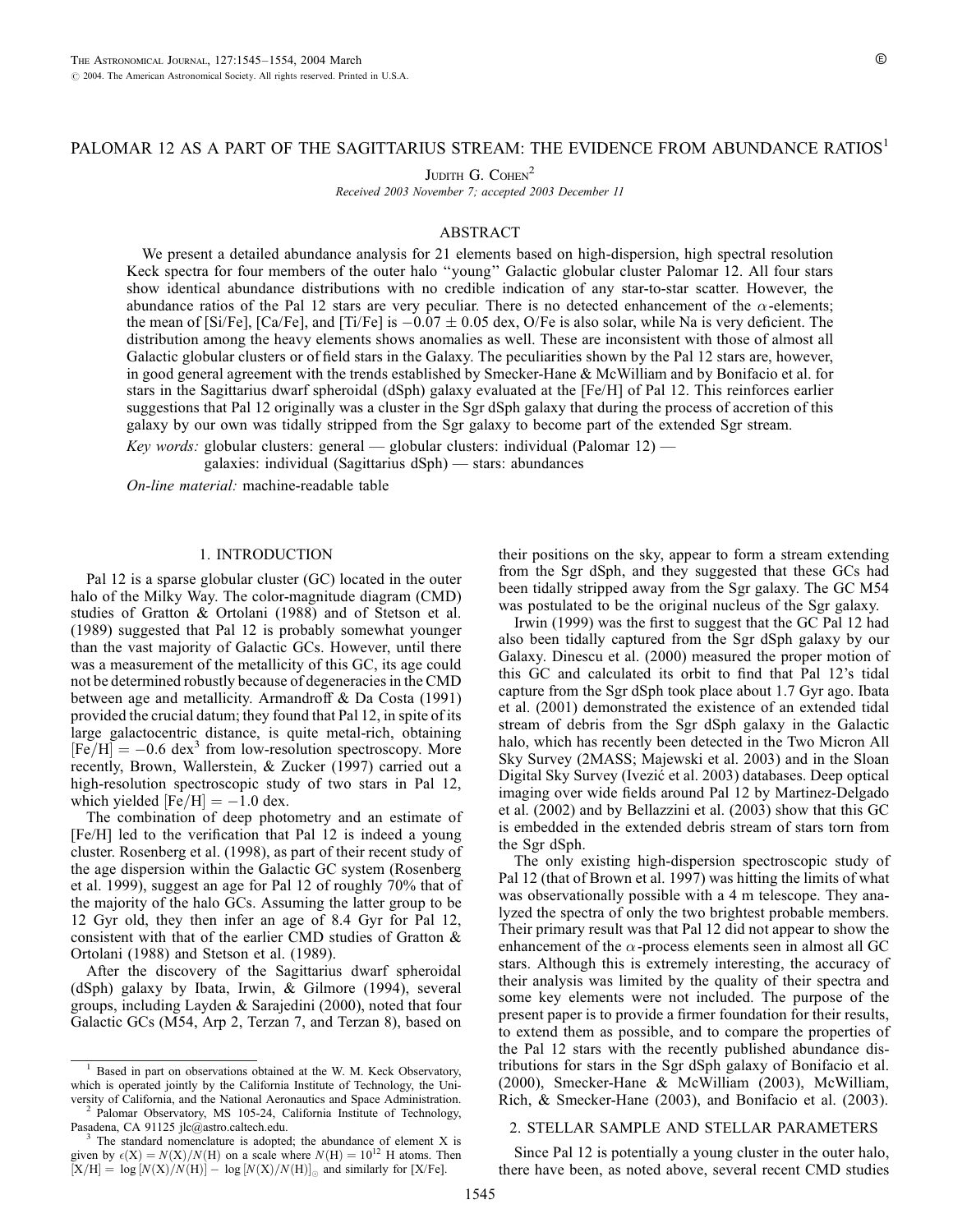of Pal 12. This is a rather sparse cluster, and there are only four probable members on the red giant branch (RGB) brighter than  $V \sim 16$  mag. These are the four stars we have observed; they are the same four stars that were observed at low resolution in the region of the IR Ca triplet by Armandroff & Da Costa (1991). The stellar identifications we adopt are those of Harris & Canterna (1980).

As in our earlier papers, we use the  $V-J$  and  $V-K$  colors to establish the  $T_{\text{eff}}$  for these stars. We use the grid of predicted broadband colors and bolometric corrections of Houdashelt, Bell, & Sweigart (2000) based on the MARCS stellar atmosphere code of Gustafsson et al. (1975). In Cohen, Behr, & Briley (2001), we demonstrated that the Kurucz and MARCS predicted colors are essentially identical, at least for the specific colors used here. The optical photometry we adopt is from Stetson et al. (1989), and the infrared photometry is from 2MASS (Skrutskie et al. 1997). The reddening is low; we adopt  $E(B-V) = 0.02$  mag and a distance of 19.1 kpc from the on-line database of Harris (1996); the all-sky maps of Schlegel, Finkbeiner, & Davis (1998) yield a slightly larger  $E(B-V)$  of 0.036 mag. It is important to note that the distance was obtained with a knowledge of the probable young age of this anomalous GC.

The surface gravities for the Pal 12 red giants are calculated from their observed V magnitudes, their  $T_{\text{eff}}$ , the cluster distance and the reddening, as in our earlier papers. Here, however, based on the isochrones of Yi et al. (2001), we adopt a mass for the RGB stars of 1.0  $M_{\odot}$  rather than the 0.8  $M_{\odot}$  used in our earlier GC abundance analyses; the latter is appropriate for metal-poor clusters with an age of 12 Gyr, but not for Pal 12.

The most luminous Pal 12 giant, star S1, is somewhat cooler than the minimum  $T_{\text{eff}}$  in the grid of Houdashelt et al. (2000), and extrapolation beyond the limit of this color grid was required. The nominal  $T_{\text{eff}}$  of 3850 K so inferred from its observed colors gave poor ionization equilibrium. The photometric errors for our data produce a  $\pm 50$  K uncertainty in  $T_{\text{eff}}$ , hence we adopt a  $T_{\text{eff}}$  for this star of 3900 K. The resulting stellar parameters are listed in Table 1. The  $T_{\text{eff}}$  for the two stars analyzed by Brown et al. (1997; the cooler of the four stars analyzed here) are  $\sim 60$  K higher than those adopted here; they use  $V-I$  photometry in one case and a K magnitude for star S1 from Cohen, Frogel, & Persson (1978); the older photometry they use surely has uncertainties at least as large as the photometry we use. Given that, the agreement in  $T_{\text{eff}}$ for the two stars in common seems reasonable.

#### 3. OBSERVATIONS

All spectra were obtained with HIRES (Vogt et al. 1994) at the Keck Observatory. The four Pal 12 stars are too far apart on the sky to fit two within the allowed HIRES slit length, and

| TABLE 1 |                                              |  |  |  |  |  |  |
|---------|----------------------------------------------|--|--|--|--|--|--|
|         | STELLAR PARAMETERS FOR THE PALOMAR 12 SAMPLE |  |  |  |  |  |  |

| ID <sup>a</sup>                                                                                                                                                                                                              | $T_{\rm eff}$<br>(K) | log q<br>$(\text{dex})$ | $v_{t}$<br>$(km s^{-1})$ |
|------------------------------------------------------------------------------------------------------------------------------------------------------------------------------------------------------------------------------|----------------------|-------------------------|--------------------------|
| $S1$ and $S1$ and $S2$ and $S3$ and $S4$ and $S5$ and $S6$ and $S7$ and $S7$ and $S7$ and $S7$ and $S7$ and $S7$ and $S7$ and $S7$ and $S7$ and $S7$ and $S7$ and $S7$ and $S7$ and $S7$ and $S7$ and $S7$ and $S7$ and $S7$ | 3900                 | 0.63                    | 1.8                      |
|                                                                                                                                                                                                                              | 4000                 | 0.84                    | 1.8                      |
|                                                                                                                                                                                                                              | 4260                 | 1.30                    | 1.7                      |
|                                                                                                                                                                                                                              | 4465                 | 1.62                    | 17                       |

<sup>a</sup> Identifications are from Harris & Canterna 1980.

hence each had to be observed individually. The HIRES configuration used a 1.<sup>*P*</sup>1 wide slit (spectral resolution 34,000). Spectral coverage extended from 4650 to 7010 Å, with small gaps in coverage between the echelle orders because of the current undersized HIRES detector.

The spectra were exposed to a signal-to-noise ratio exceeding 100 per 4 pixel resolution element in the continuum at the center of order 64 (about 5670 Å). This was calculated assuming Poisson statistics and ignoring issues of cosmic-ray removal, flattening etc. These spectra were reduced using a combination of Figaro scripts (Shortridge 1993) and the software package MAKEE.<sup>4</sup> Details of the exposures are given in Table 2. Heliocentric radial velocities were measured as described in Ramírez & Cohen (2002); all the stars are confirmed as members of Pal 12. The four stars have a mean heliocentric  $v_r$  of +28.9 km s<sup>-1</sup>, with  $\sigma = 0.8$  km s<sup>-1</sup>, consistent with the presumed low mass of this cluster. (The observational error has not been removed from this observed velocity dispersion.)

The search for absorption features present in our HIRES data and the measurement of their equivalent width  $(W_{\lambda})$  was done automatically with a FORTRAN code, EWDET, developed for our GC project. Details of this code and its features are described in Ramirez et al. (2001). Since we are observing only the most luminous (i.e., the coolest) stars in a highmetallicity cluster, considerable hand checking of the equivalent widths had to be done at various stages of the analysis.

A list of unblended atomic lines with atomic parameters was created by merging our existing GC list, developed from our earlier work on M71 and M5, adding in bluer lines in part from our work on very metal poor stars and in part as required to fill in the bluer orders covered here. We made extensive use of the NIST Atomic Spectra Database, Version 2.0 (NIST Standard Reference Database No. 78, see Wiese, Smith, & Miles 1969; Martin, Fuhr, & Wiese 1988; Fuhr, Martin, & Wiese 1988; Wiese, Fuhr, & Deters 1996). The online solar spectrum taken with the Fourier transform spectroscope at the National Solar Observatory of Wallace, Hinkle, & Livingston  $(1998)^5$  and the set of solar line identifications of Moore, Minnaert, & Houtgast (1966) were also used. The list of lines identified and measured by EWDET is then correlated, taking the radial velocity into account, to the list of suitable unblended lines to specifically identify the various atomic lines.

All lines with  $W_i$  exceeding 200 mÅ were rejected, except for the 6141.7 and 6496.9 Å lines of Ba  $\scriptstyle\rm II.$  The even stronger 4934 Å line of Ba II was eliminated; it is blended and its  $W_{\lambda}$ exceeded the cutoff in all the sample stars. The list of equivalent widths used in the this analysis for each of the four stars in Pal 12 is given in Table 3.

To the maximum extent possible, the atomic data and the analysis procedures used here are identical to those developed in our earlier papers on M71 and M5 (Cohen et al. 2001; Ramírez et al. 2001; Ramírez & Cohen 2002; Ramírez & Cohen 2003). For ions with hyperfine structure (HFS), we synthesize the spectrum for each line including the appropriate HFS and isotopic components. We use the HFS components from Prochaska et al. (2000) for the lines of Sc ii, V i, Mn i, and Co i. For Ba ii, we adopt the HFS from McWilliam (1998). We use the laboratory spectroscopy of Lawler, Bonvallet, &

<sup>4</sup> MAKEE was developed by T. A. Barlow specifically for reduction of Keck HIRES data. It is freely available on the World Wide Web at the Keck Observatory home page (http://www2.keck.hawaii.edu:3636/). <sup>5</sup> See ftp://ftp.noao.edu.fts/visatl/README.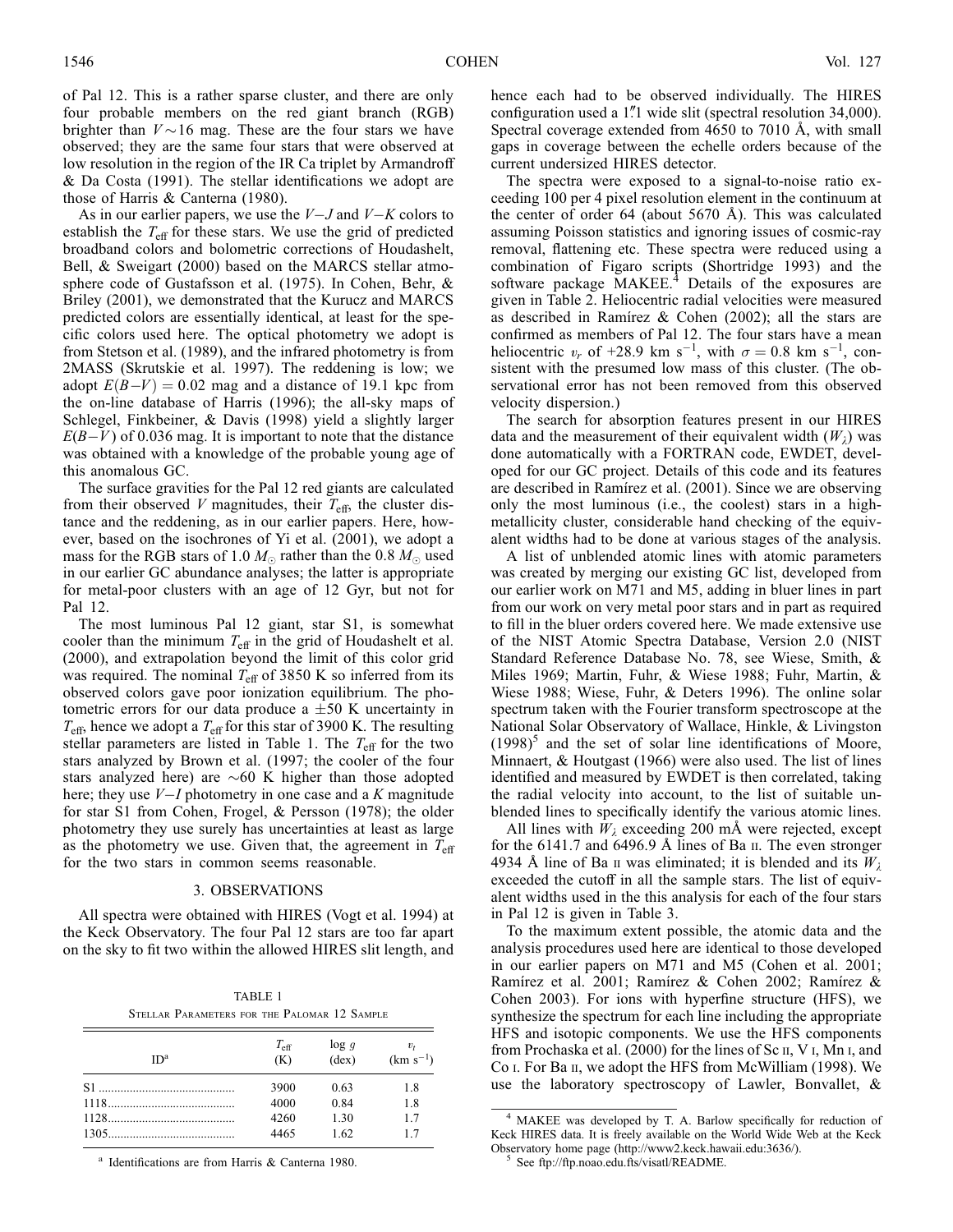| ID <sup>a</sup> | $V^{\rm b}$<br>(mag) | Date Obs. | Exp. Time<br>(s) | $S/N^c$ | $v_{r}$<br>$(km s^{-1})$ |
|-----------------|----------------------|-----------|------------------|---------|--------------------------|
|                 | 14.57                | 2003 Jun  | 1500             | >100    | $+28.8$                  |
|                 | 14.84                | 2003 Jun  | 1800             | >100    | $+30.0$                  |
|                 | 15.43                | 2003 Jun  | 1500             | >100    | $+28.1$                  |
|                 | 15.86                | 2003 Aug  | 3600             | >100    | $+28.8$                  |

Sample of Stars in Palomar 12

<sup>a</sup> Identifications are from Harris & Canterna 1980.<br><sup>b</sup> *V* photometry from Stetson et al. 1989.<br><sup>c</sup> Signal-to-noise ratio in the continuum near 5865 Å per 4 pixel spectral resolution element.

Sneden (2001a) and Lawler et al. (2001b) to calculate the HFS patterns for La  $\pi$  and for Eu  $\pi$ . We have updated our Nd  $\pi$  *af* values to those of Den Hartog et al. (2003).

We use the solar abundances of Grevesse & Sauval (1998), modified for the special cases of La  $II$ , Nd  $II$ , and Eu  $II$  with those found by the respective recent laboratory studies cited above. In particular, this means we have adopted  $\epsilon$ (Fe) for the Sun of 7.52 dex, although in our earlier papers on M71 and M5 we used 7.44 dex for  $\epsilon$ (Fe)(Sun).

The microturbulent velocity  $(v_t)$  of a star can be determined spectroscopically by requiring the abundance to be independent of the strength of the lines. We apply this technique here to the large sample of detected Fe i lines in each star and use  $v_t = 1.7$  or 1.8 km s<sup>-1</sup> for the four Pal 12 stars.

### 4. ABUNDANCE RESULTS FOR Pal 12

Given the derived stellar parameters from Table 1, we determined the abundances using the equivalent widths obtained as described above. The abundance analysis is carried out using a current version of the LTE spectral synthesis program MOOG (Sneden 1973). We employ the grid of stellar atmospheres from Kurucz (1993) with a metallicity of  $[Fe/H] =$  $-1.0$  dex<sup>6</sup> to compute the abundances of O, Na, Mg, Si, Ca, Sc, Ti, V, Cr, Mn, Fe, Co, Ni, Cu, Zn, Y, Zr, Ba, La, Nd, and Eu using the four stellar atmosphere models with the closest  $T_{\text{eff}}$  and log g to each star's parameters. The abundances were interpolated using results from the closest stellar model atmospheres to the appropriate  $T_{\text{eff}}$  and log g for each star given in Table 1. The results for the abundances of these species in the four stars in Pal 12 are given in Table 4.

Table 6 of Ramírez & Cohen (2002) (which discusses M71, a GC of similar overall abundance) is a sensitivity table presenting the changes in deduced abundances of various species for small changes in  $T_{\text{eff}}$ , log g, and  $v_t$ ; the entries in this table for the cooler stars in M71 ( $T_{\text{eff}}$  = 4250 K) can be used for the Pal 12 stars as well.

The ionization equilibrium for both Fe I versus Fe II and for Ti i versus Ti ii is satisfactory. The average difference for the four stars in Pal 12 between [Fe/H] as inferred from Fe  $\scriptstyle\rm II$  lines and from Fe I lines is  $+0.11 \pm 0.07$  dex and  $+0.16 \pm 0.07$  dex for Ti.<sup>7</sup> The Fe ionization equilibrium shifts by 0.2 dex for a 100 K change in  $T_{\text{eff}}$  in this temperature regime, hence a systematic increase of the adopted  $T_{\text{eff}}$  values by 50 K would eliminate these small discrepancies. This possible systematic offset, for which no correction has been made, is slightly smaller than the uncertainty in  $T_{\text{eff}}$ . It might result from adopting a reddening for Pal 12 that is slightly too small.

Following upon our previous work, no non-LTE corrections have been applied for the specific ions studied in the Pal 12 stars. The detailed non-LTE calculations of Gratton et al. (1999) and of Takeda et al. (2003) for the two Na I doublets we use suggest that for this regime of  $T_{\text{eff}}$  the non-LTE correction is about  $+0.15$  dex. For Ba  $\text{II}$ , the non-LTE calculations of Mashonkina & Gehren (2000) and of Mashonkina, Gehren, & Bikmaev (1999) suggest that a non-LTE correction of  $-0.15$  dex is appropriate for the metallicity of Pal 12 and the set of Ba II lines we used. In comparing with other abundance analyses, the issue of implementing non-LTE corrections and their adopted magnitudes must be considered.

#### 4.1. Comments on Individual Elements

The oxygen abundance is derived from the forbidden lines at 6300 and 6363 Å. The subtraction of the night-sky emission lines at these wavelengths was reasonably straightforward. The stellar [O i] lines in the spectra of the Pal 12 stars are strong enough and the radial velocity of Pal 12 is sufficiently different from 0 km  $s^{-1}$  (and, for the faintest Pal 12 star observed, Pal 12 star 1305, the heliocentric correction provides additional help in separating the separating the stellar and atmospheric [O i] lines) that their  $W_{\lambda}$  can be reliably measured. The C/O ratio was assumed to be solar. The O abundance is given with respect to [Fe/H] deduced from lines of Fe i; the

<sup>6</sup> We use the grid of models without convective overshoot.

Due to the possible presence of random errors in stellar parameters, all abundance ratios are assigned a minimum uncertainty of 0.05 dex.

TABLE 3 Equivalent Widths for the Palomar 12 Stars

| Ion  | $\lambda$<br>(A) | χ<br>(eV) | $\log gf$ | $W_2(S1)$<br>$(m\AA)$ | $W_1(1118)$<br>$(m\AA)$ | $W_1(1128)$<br>$(m\AA)$ | $W_{\lambda}(1305)$<br>$(m\AA)$ |
|------|------------------|-----------|-----------|-----------------------|-------------------------|-------------------------|---------------------------------|
|      | 6300.30          | 0.00      | $-9.78$   | 68                    | 79                      | 39                      | 39                              |
|      | 6363.78          | 0.02      | $-10.30$  | 45                    | 40                      | 14                      | 18                              |
| Na 1 | 5682.63          | 2.10      | $-0.70$   | 113                   | 103                     | 77                      | 67                              |
|      | 5688.19          | 2.10      | $-0.42$   | 128                   | 108                     | 100                     | 94                              |
|      | 6154.23          | 2.10      | $-1.53$   | 41                    | 35                      | 19                      | 15                              |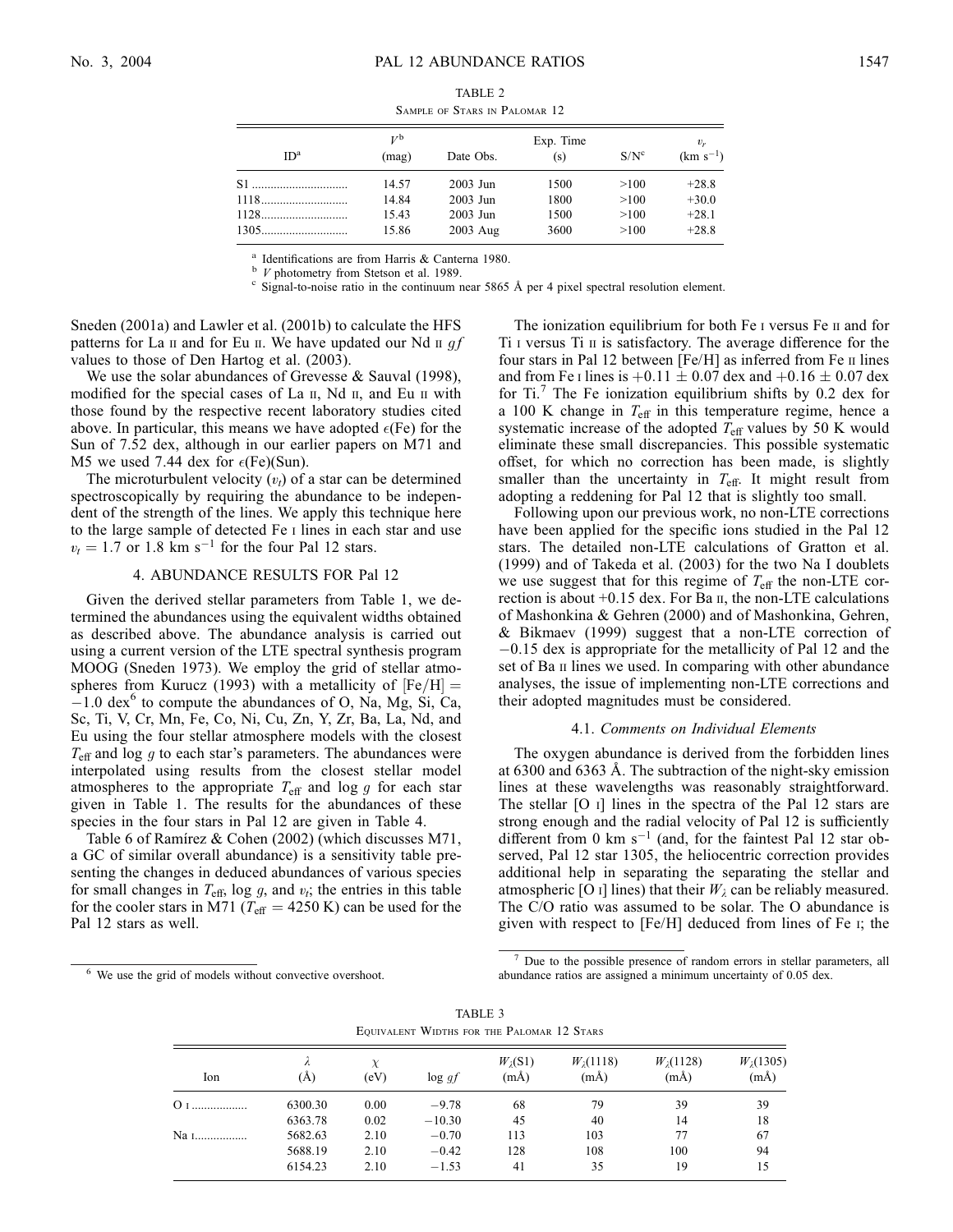TABLE 4 Derived Abundances for Palomar 12

|                   | S1                       |                                    |           | 1118                     |                                    |                | 1128                     |                                    |                  | 1305                     |                                    |           |
|-------------------|--------------------------|------------------------------------|-----------|--------------------------|------------------------------------|----------------|--------------------------|------------------------------------|------------------|--------------------------|------------------------------------|-----------|
| ION               | [X/Fe]<br>$(\text{dex})$ | $\sigma^{\rm a}$<br>$(\text{dex})$ | No. Lines | [X/Fe]<br>$(\text{dex})$ | $\sigma^{\rm a}$<br>$(\text{dex})$ | No. Lines      | [X/Fe]<br>$(\text{dex})$ | $\sigma^{\rm a}$<br>$(\text{dex})$ | No. Lines        | [X/Fe]<br>$(\text{dex})$ | $\sigma^{\rm a}$<br>$(\text{dex})$ | No. Lines |
| $01$              | 0.04                     | 0.04                               | 2         | 0.21                     | 0.19                               | 2              | $-0.06$                  | 0.21                               | 2                | 0.07                     | 0.13                               | 2         |
| Na 1              | $-0.47$                  | 0.18                               | 4         | $-0.52$                  | 0.16                               | 4              | $-0.55$                  | 0.20                               | 4                | $-0.49$                  | 0.16                               | 4         |
| $Mg$ 1            | $-0.14$                  | $\cdots$                           |           | 0.07                     | 0.11                               | $\mathfrak{2}$ | 0.09                     | 0.30                               | $\overline{c}$   | 0.09                     | 0.18                               | 3         |
| $Si$ $1$          | 0.14                     | 0.16                               | 12        | 0.03                     | 0.16                               | 13             | 0.11                     | 0.18                               | 13               | 0.10                     | 0.14                               | 13        |
| Ca 1              | $-0.17$                  | 0.24                               | 13        | $-0.25$                  | 0.22                               | 14             | $-0.18$                  | 0.19                               | 14               | $-0.16$                  | 0.15                               | 14        |
| $\rm Sc\,$ п $$   | $-0.16$                  | 0.17                               | 6         | $-0.12$                  | 0.16                               | 6              | $-0.08$                  | 0.16                               | 7                | $-0.07$                  | 0.17                               | 7         |
| Ti 1              | $-0.10$                  | 0.21                               | 26        | $-0.17$                  | 0.16                               | 28             | $-0.12$                  | 0.25                               | 33               | $-0.12$                  | 0.14                               | 30        |
| $\rm Ti~\sc m$    | 0.02                     | 0.25                               | 4         | $-0.03$                  | 0.13                               | 5              | 0.08                     | 0.18                               | 6                | 0.08                     | 0.10                               | 5         |
| $\rm{V}$ $\rm{I}$ | $-0.31$                  | 0.19                               | 8         | $-0.41$                  | 0.20                               | 9              | $-0.35$                  | 0.15                               | 10               | $-0.38$                  | 0.14                               | 10        |
| $Cr_1$            | 0.14                     | 0.21                               | 6         | 0.02                     | 0.23                               | 6              | $-0.03$                  | 0.20                               | 10               | 0.07                     | 0.21                               | 10        |
| Mn 1              | $-0.25$                  | 0.13                               | 2         | $-0.28$                  | 0.09                               | 2              | $-0.32$                  | 0.11                               | 4                | $-0.28$                  | 0.20                               | 5         |
| Fe $I^b$          | 6.76                     | 0.18                               | 123       | 6.72                     | 0.23                               | 131            | 6.70                     | 0.19                               | 146              | 6.72                     | 0.19                               | 146       |
| Fe п              | 0.10                     | 0.23                               | 9         | 0.09                     | 0.19                               | 9              | 0.12                     | 0.23                               | 11               | 0.12                     | 0.20                               | 9         |
| Co 1              | $-0.35$                  | 0.21                               | 4         | $-0.32$                  | 0.28                               | 4              | $-0.29$                  | 0.21                               | 4                | $-0.25$                  | 0.19                               | 4         |
| Ni 1              | $-0.11$                  | 0.17                               | 21        | $-0.21$                  | 0.17                               | 22             | $-0.20$                  | 0.19                               | 23               | $-0.20$                  | 0.18                               | 21        |
| Cu 1              | $-0.55$                  | 0.18                               | 2         | 0.14                     | 0.16                               | 2              | $-1.01$                  | 0.27                               | 2                | $-0.69$                  | 0.07                               | 2         |
| Zn 1              | $-0.45$                  | $\cdots$                           |           | $-0.64$                  | 0.16                               | 2              | $-0.51$                  | 0.18                               | 2                | $-0.38$                  | 0.06                               | 2         |
| $Y$ II            | $-0.16$                  | 0.93                               | 2         | $-0.60$                  | 0.52                               | 2              | $-0.49$                  | 0.36                               | 2                | $-0.35$                  | 0.17                               | 3         |
| Zr 1              | $-0.16$                  | 0.07                               | 3         | $-0.28$                  | 0.06                               | 3              | $-0.22$                  | 0.05                               | 3                | $-0.16$                  | 0.06                               | 3         |
| Ва п              | 0.28                     | 0.05                               | 3         | 0.27                     | 0.05                               | 3              | 0.25                     | 0.06                               | 3                | 0.27                     | 0.08                               | 3         |
| La п              | 0.25                     | 0.06                               | 2         | 0.22                     | 0.01                               | 2              | 0.31                     | 0.08                               | 2                | 0.09                     | 0.02                               | 2         |
| Nd II             | 0.27                     | $\cdots$                           |           | 0.38                     | 0.26                               | $\overline{c}$ | 0.28                     | 0.06                               | $\boldsymbol{2}$ | 0.40                     | 0.05                               | 2         |
| Eu п              | 0.62                     | $\cdots$                           |           | 0.58                     | $\cdots$                           |                | 0.55                     | $\cdots$                           |                  | 0.69                     | $\cdots$                           |           |

<sup>a</sup> This is the 1  $\sigma$  rms deviation of the set of abundances derived from each of the observed absorption lines about the mean abundance. <sup>b</sup> For Fe i only, we give [Fe/H].

mean [O/Fe] becomes 0.09 dex smaller if expressed using the Fe  $\scriptstyle\rm II$  lines instead. The IR triplet at 7770 Å is beyond the wavelength range of these spectra. No corrections were made for the Ni I blend in the 6300 Å discussed by Allende Prieto, Lambert, & Asplund (2001); when this and the small difference in adopted *gf* value are taken into account, their value for the solar O abundance agrees with that adopted here to within 0.05 dex.

No lines of Al can be reached with this HIRES configuration; the 6697 Å double unfortunately falls in an interorder gap.

There are two detected lines of Cu, both of which have very large HFS corrections, ranging between  $-0.5$  and  $-1.0$  dex. The abundance of copper in Pal 12 is therefore quite uncertain.

Three lines of Y  $\scriptstyle\rm II$  are used here. They are all crowded, and the line at  $5205.4 \text{ Å}$  is too blended to use in all but the hottest star. The *gf* values are from Hannaford et al. (1982) and give good results for the Sun. In the hottest star, the three lines gives reasonably consistent results. However, for star S1, the coolest star, the  $4883.7 \text{ Å}$  line gives an abundance more than a factor of 10 higher than the  $5087.4 \text{ Å}$  line. We are not using any HFS corrections for Y. Hannaford et al. (1982) suggest they are small, but perhaps the Y lines are so strong in this star that use of HFS is required. In computing the mean Y abundance for Pal 12, we ignore star S1.

#### 4.2. Abundance Spreads

We calculate the mean abundance for each atomic species (X) with observed absorption lines for the four stars in Pal 12, as well as the 1  $\sigma$  rms value about that mean. These values are given in the first three columns of Table 5. This is compared with the observational uncertainty  $[\sigma(\text{obs})]$ , given

in the fourth column of the table. The variable  $\sigma$ (obs) is taken as the uncertainty of the mean abundance for a single star, i.e., the 1  $\sigma$  rms value about the mean abundance of star, i.e., the 1  $\sigma$  rms value about the mean abundance of species X in a star divided by  $\sqrt{N}$ , where N is the number of observed lines of species X. Values of N can be found in Table 4. This definition of the observational uncertainty presumes that errors in the  $W_{\lambda}$  and the atomic data dominate; random errors in  $T_{\text{eff}}$  or log g are not included. Some species, an example being Fe  $\scriptstyle\rm I$  with its very large value of  $\scriptstyle\rm I$ , have very small values of  $\sigma$ (obs); we adopt a minimum of 0.05 dex for this parameter.

The ratio of these two different  $\sigma$  values is an indication of whether there is any intrinsic star-to-star variation in [X/Fe]. A high value of this ''spread ratio'' (SR), tabulated in the next to last column of this table, suggests a high probability of intrinsic scatter for the abundance of the species X.

The spectrum of the coolest Pal 12 star (S1) is the most crowded and blended and also has many lines whose  $W_{\lambda}$ exceeds the cutoff value of 200 mÅ. For three species, this reduces the number of detected lines to only a single line in this star, while the other three Pal 12 stars in our sample have two or more detected lines. Thus, in the case of Mg i, Zn i, and Nd  $\scriptstyle\rm II$  (as well as Y  $\scriptstyle\rm II$ , see above), the averages and other statistics given in Table 5 are calculated using only three stars, ignoring the coolest one.

Inspection of Table 5 shows that for most species  $0.6 < \text{SR} \leq 1.0$ , indicating no sign of an intrinsic star-to-star range in abundance. Only for O, Cu, Zn, Zr, La, and Nd does SR exceed 1.0. Copper has by far the largest calculated SR value; we believe that uncertainties associated with the large HFS corrections are responsible for the large spread in the derived Cu abundance among the four Pal 12 stars. Ignoring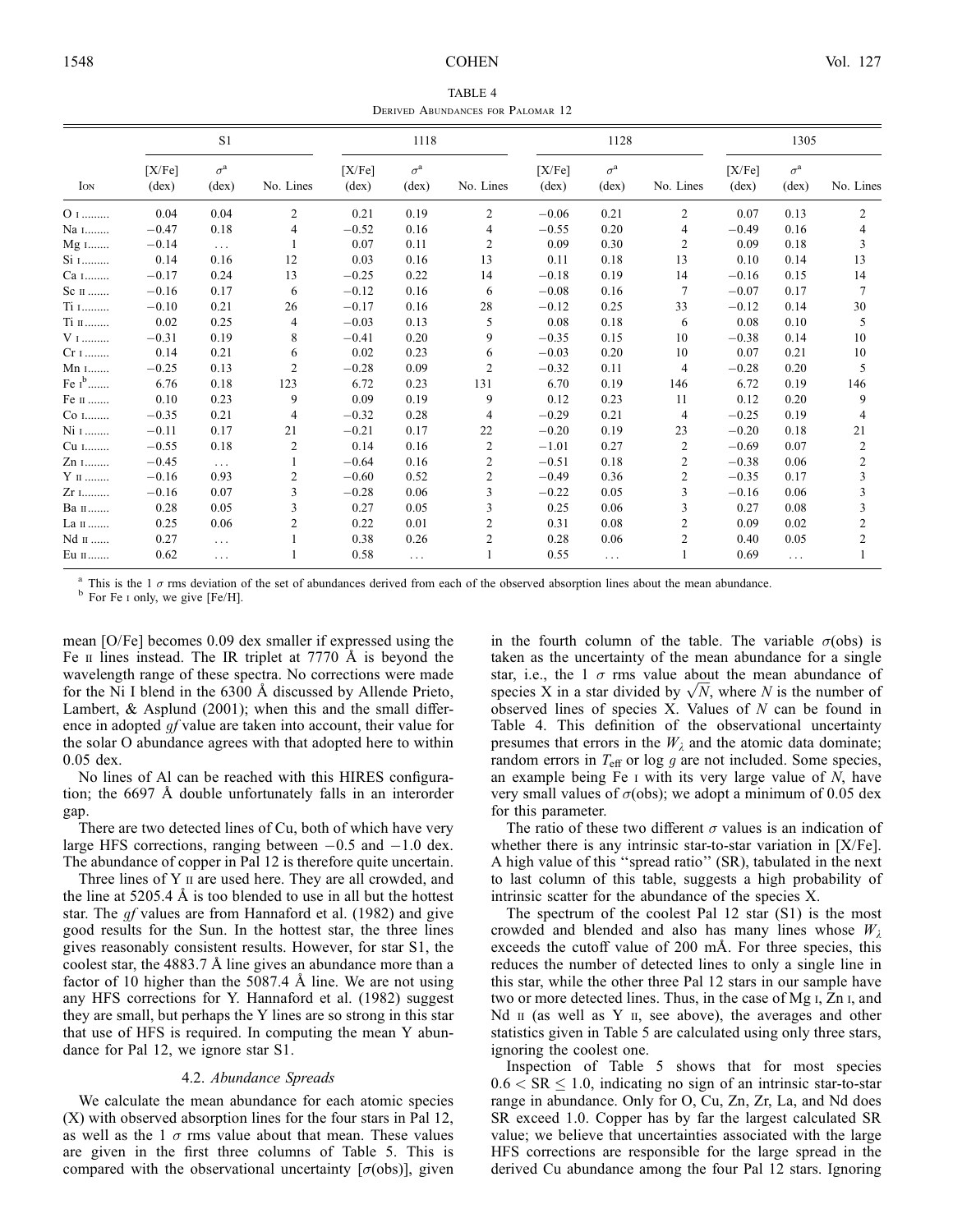Mean Abundances and Abundance Spreads for Four Stars in Palomar 12

| Species           | Mean Abund.<br>[X/Fe]<br>$(\text{dex})$ | $\sigma$ Around<br>Mean<br>$(\text{dex})$ | $\sigma$ (obs)<br>$(\text{dex})$ | Spread<br>Ratio <sup>a</sup><br>$(\text{dex})$ | No. of<br>Starsb |
|-------------------|-----------------------------------------|-------------------------------------------|----------------------------------|------------------------------------------------|------------------|
|                   | 0.07                                    | 0.11                                      | 0.10                             | 1.10                                           | $\overline{4}$   |
| Na 1              | $-0.51$                                 | 0.04                                      | 0.09                             | 0.42                                           | $\overline{4}$   |
| Mg 1              | 0.08                                    | 0.01                                      | 0.10                             | 0.11                                           | 3                |
| Si 1              | 0.10                                    | 0.05                                      | $0.05^{\circ}$                   | 0.90                                           | $\overline{4}$   |
| Ca <sub>I</sub>   | $-0.19$                                 | 0.04                                      | 0.05                             | 0.76                                           | $\overline{4}$   |
| Sc II             | $-0.11$                                 | 0.04                                      | 0.07                             | 0.62                                           | $\overline{4}$   |
| Ti 1              | $-0.13$                                 | 0.03                                      | $0.05^{\circ}$                   | 0.58                                           | $\overline{4}$   |
| Ti п              | 0.04                                    | 0.05                                      | 0.07                             | 0.72                                           | $\overline{4}$   |
| V <sub>I</sub>    | $-0.36$                                 | 0.04                                      | 0.06                             | 0.78                                           | $\overline{4}$   |
| Cr 1              | 0.05                                    | 0.07                                      | 0.09                             | 0.83                                           | $\overline{4}$   |
| Mn 1              | $-0.28$                                 | 0.03                                      | 0.09                             | 0.30                                           | $\overline{4}$   |
| Fe r <sup>e</sup> | 6.72                                    | 0.02                                      | $0.05^{\circ}$                   | 0.44                                           | $\overline{4}$   |
| Fe II             | 0.11                                    | 0.02                                      | 0.07                             | 0.23                                           | $\overline{4}$   |
| Co 1              | $-0.30$                                 | 0.04                                      | 0.11                             | 0.39                                           | $\overline{4}$   |
| Ni 1              | $-0.18$                                 | 0.04                                      | $0.05^{\circ}$                   | 0.90                                           | $\overline{4}$   |
| Cu 1              | $-0.52$                                 | 0.49                                      | 0.12                             | 4.05 <sup>d</sup>                              | $\overline{4}$   |
| Zn 1              | $-0.51$                                 | 0.13                                      | 0.07                             | 1.86                                           | 3                |
| Y п               | $-0.48f$                                | 0.12                                      | 0.19                             | 0.67                                           | 3                |
| Zr 1              | $-0.20$                                 | 0.06                                      | $0.05^{\circ}$                   | 1.12                                           | $\overline{4}$   |
| Ван               | 0.27                                    | 0.01                                      | $0.05^{\circ}$                   | 0.24                                           | $\overline{4}$   |
| La п              | 0.22                                    | 0.09                                      | $0.05^{\circ}$                   | 1.80                                           | $\overline{4}$   |
| Nd II             | 0.35                                    | 0.07                                      | 0.07                             | 1.06                                           | 3                |
| Eu п              | 0.61                                    | 0.06                                      | .                                | .                                              | $\overline{4}$   |

<sup>a</sup> This is the ratio of  $\sigma$  about the mean abundance for Pal 12 of the sample of four stars to  $\sigma$ (obs). b For some species, star S1, the coolest star in our Pal 12 sample, had significantly fewer usable lines, as the

 $\degree$   $\sigma$ (obs) is very low, in most cases due to the large number of lines used. It has been increased to 0.05 dex.

<sup>d</sup> Cu I has very large HFS corrections, between 0.5 and 1.0 dex. e For Fe I only, we give [Fe/H].<br><sup>e</sup> The coolest star is excluded; see  $\S$  4.1.

Cu, all the remaining species listed above have only two detected lines at best (except for Zr i, which has three), many of the detected rare earth lines are weak, and some are crowded. We feel that when N is very small  $(N < 4)$ , our estimate of  $\sigma$ (obs) is biased low, and hence the SR is biased high. Thus, there is no credible evidence from our data for an abundance spread for any species included in our analysis. In particular, the total range of [Mg/Fe] is only 0.02 dex (excluding star S1, where only one Mg<sub>I</sub> line could be used), the total range of [Si/Fe] for all four Pal 12 stars is only 0.11 dex, etc.

Our derived [Fe/H] for Pal 12 is 0.2 dex higher than that of Brown et al. (1997), who found  $[Fe/H] = -1.0 \pm 0.1$  dex. Only a small part  $(\sim 0.05$  dex) of that difference can be attributed to the cooler values of  $T_{\text{eff}}$  adopted here. We add detections for the species  $O I$ , V<sub>I</sub>, and Nd  $II$ , not included in the previous work on this GC, and our abundances are much more precise than those of the previous study. We have a sample large enough to assess the possible presence of abundance spreads. To within their rather large errors, the Brown et al. (1997) abundance ratios agree with those we have derived. They correctly discerned the general nature of Pal 12's peculiarities.

## 5. COMPARISON OF THE ABUNDANCES WITH THOSE OF OTHER STELLAR SYSTEMS

In this section, we compare the abundance distribution of Pal 12 with those of various other galactic populations. These patterns reflect the history of star formation, the form of the initial mass function, and the gas flows within the Galaxy.

They provide signposts as to the nucleosynthesis in the early universe and the nature of the formation and collapse of the Galaxy. Since the abundance distribution of the stars in Pal 12 is so anomalous, we seek to find analogs of it within other stellar components of the Galaxy.

### 5.1. Comparison with Galactic GCs

We compare the abundance ratios we have derived for Pal 12 with those of typical Galactic GCs. We adopt M71 and M5 as representative Galactic GCs of suitable metallicity; Pal 12 has [Fe/H] close to that of M71. We use the data from Ramirez  $\&$ Cohen (2002) for M71 and from Ramirez  $& Cohen (2002)$  for M5; these previous analyses from our group are almost directly comparable with the present one for Pal 12 with no adjustments necessary. Figure 1 presents the abundance ratios as a function of atomic number for species between O and Zr. Those of M71 and of M5 are shown in the bottom panel.

There are some features in common between the M71, M5, and Pal 12 stars, particularly the large odd-even effect, which refers to the unusually large deficiency of the odd atomic number species (including Na, Al, Sc, V, Mn, and Co) compared with their even atomic number neighbors in the regime from Na to Ni in the periodic table. $8$  However, there are also real and important differences. In particular, the  $\alpha$  elements Si,

The solar abundances themselves with respect to  $H$ ,  $[X/H]$ , show a strong odd-even effect, but what we are referring to here is an enhancement of this beyond what is characteristic of the solar composition.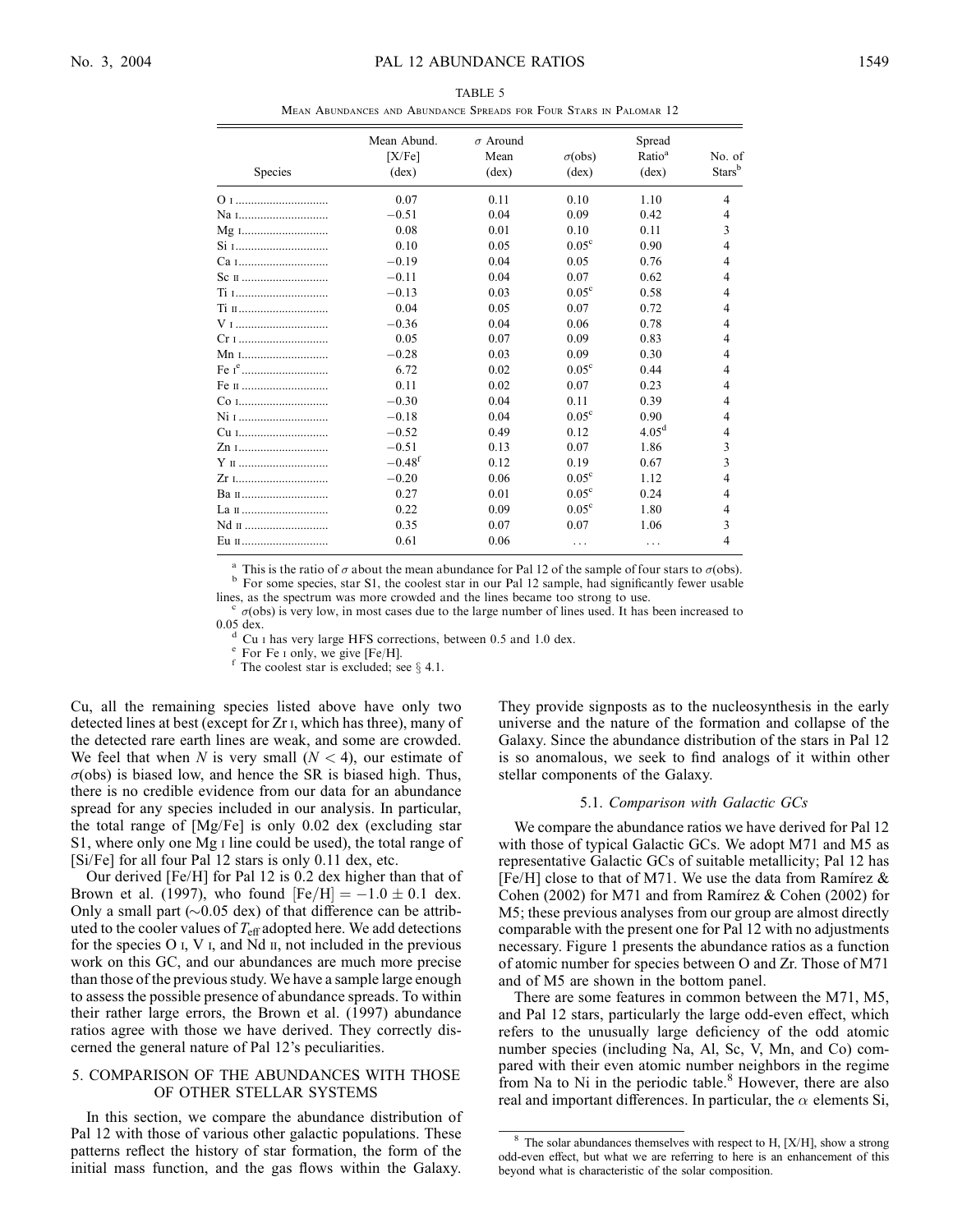

FIG. 1.—Top: Mean abundances of the four stars in Pal 12 as a function of atomic number from O through Zr. The same information from large samples of stars in the GCs M71 and in M5 is shown using data from Ramirez  $\&$ Cohen (2002) and from Ramírez & Cohen (2003). Those points representing the abundances of species of consecutive atomic number from 20 to 28 for Pal 12 and for M71 are connected by line segments.

Ca, and Ti, as well as O, are substantially enhanced in M5 and in M71, as well as in essentially all GC stars, with  $\alpha$ /Fe $\sim$  $+0.3$  dex. Pal 12, on the other hand, shows no enhancement of these elements, with the average of the mean values of [Si/Fe], [Ca/Fe], and [Ti/Fe] being  $-0.07 \pm 0.05$  dex; [O/Fe] is also almost the solar value in Pal 12 (see Table 5). The deficiency of Na is very large in Pal 12 (the mean for the four Pal 12 stars of [Na/Fe] is  $-0.51 \pm 0.04$  dex), much larger than is seen in Galactic GCs.

Figure 2 shows the heavy elements from Y to Eu. The presence of enhanced Eu in Pal 12 and in the comparison GCs M71 and M5 suggests a substantial contribution from the r-process. The [Eu/Nd] and [Eu/La] ratios in Pal 12 are each within  $0.2$  dex of that of the solar r-process ratio determined by Burris et al. (2000) from the isotopic breakdowns of Käppeler, Beer, & Wisshak (1989). However, Y and Zr show substantially larger deficiencies than are seen in Galactic GCs.

## 5.2. Comparison with Galactic Field Stars in the Halo and in the Disk

We compare the properties of Pal 12 with those of Galactic disk and halo stars. Reddy et al. (2003) have completed an extremely accurate and internally consistent analysis of 181 F and G dwarfs the vast majority of which belong to the Galactic thin disk. They cover the metallicity range  $-0.7 \leq$  [Fe/H]  $\leq$  $+0.2$ . Their results are not consistent with the behavior of Pal 12, which is only slightly more metal-poor than the metalpoor end of their sample. While the behavior of the  $\alpha$ -elements Si, Ca, and Ti agree between the disk star sample and Pal 12, the behavior of Na is highly discrepant. In the disk stars, [Na/Fe] rises from solar to about +0.15 dex at the metal-poor end of their sample, while that for Pal 12 is

 $-0.51 \pm 0.04$  dex. The behavior of [Mn/Fe] is consistent between the disk stars and Pal 12, but heavier than Fe, the agreement deteriorates again. The disk stars show [Zn/Fe] rising to reach about +0.1 dex over this same range, while for Pal 12,  $[Zn/Fe] = -0.51 \pm 0.13$  dex. Y/Fe and Eu/Fe retain their solar ratios throughout the metallicity range covered by Reddy et al. (2003), while those of Pal 12 are  $-0.48 \pm$ 0.12 and  $+0.61 \pm 0.06$ , respectively.

A detailed study of a sample of stars from the thick disk has been carried out by Prochaska et al. (2000). These stars, which reach to lower metallicities than do the thin-disk stars, also show large enhancements of the  $\alpha$  elements, with Na and Zn also enhanced. Thus, their abundance distribution also fails to match that of Pal 12.

Fulbright (2002) and Stephens (1999) have analyzed large samples of Galactic halo field stars. Fulbright (2002) attempted to correlate their kinematics with their abundance distributions. He uses the Galactic rest-frame velocities  $(V_{RF})$ , calculated from the UVW velocities, removing the rotational velocity of the local standard of rest, to characterize the kinematic properties of the stars in his sample. Dinescu et al. (2000) have measured the proper motion of Pal 12 and suggest that the apogalactic radius for its orbit is  $29.4 \pm 6.0$  kpc. From their data, we calculate  $V_{RF}(Pal 12)$  to be  $251 \pm 35$  km s<sup>-1</sup>.

Fulbright (2002) finds that the highest velocity stars in his sample have slightly lower  $\alpha$ -enhancements than are typical of most halo stars. A similar result was obtained by Stephens & Boesgaard (2002), who concentrated on a sample of kinematically peculiar stars in the outer halo. These low  $\alpha$ -enhancements seen in a few stars that are probably in the outer Galactic halo are not as low as those we observe in Pal 12.



Fig. 2.—*Top*: Mean abundances of the four stars in Pal 12 as a function of atomic number from Y through Eu. The same information from large samples of stars in the GCs M71 and in M5 is shown using data from Ramírez  $\&$ Cohen (2002) and from Ramírez & Cohen (2003). Those points representing the abundances of species of consecutive atomic number for Pal 12 and for M71 are connected by line segments.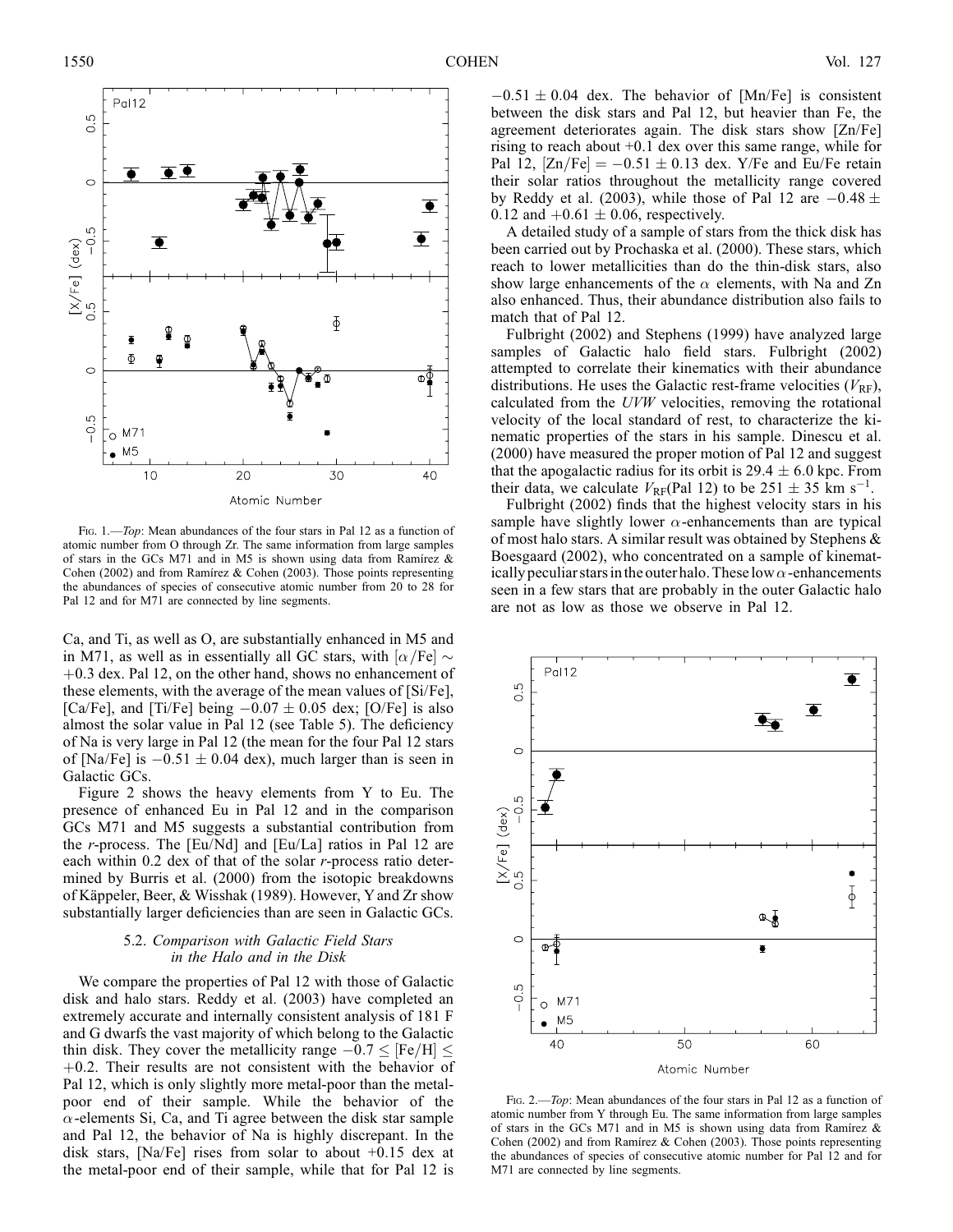The shift from the lighter to the heavier s-process elements between the first s-process (the Zr peak) peak toward the second peak at Ba seen in Pal 12 is also not matched by the halo stars. The trends for most element ratios with increasing  $(V_{RF})$  found among halo stars by Fulbright (2002) in general have the right sign to reproduce the behavior of Pal 12 eventually, but fail to do so by significant amounts even for his highest velocity bin ( $V_{\text{RF}} > 300 \text{ km s}^{-1}$ ).

There are a very small number of metal-poor Galactic halo stars known to have unusually low abundances of  $\alpha$ -elements, among the most extreme of which is BD  $+80^{\circ}245$ , which shows near-solar  $\alpha$ /Fe with [Fe/H]  $\sim -2$  dex (Carney et al. 1997). However, even these stars, a small heterogeneous group of which were studied by Ivans et al. (2003), fail to match the abundance ratios seen among the Pal 12 stars.

### 5.3. Comparison with the Sgr dSph Galaxy

As shown above, the abundance distribution within Pal 12 fails to match that of typical Galactic GCs, most Galactic halo stars, and Galactic disk stars. We next see how well it matches that of stars within the Sgr dSph galaxy. We use the results of Bonifacio et al. (2000), who analyzed two stars, and of Smecker-Hane & McWilliam (2003), who analyzed 14 Sgr stars. Results for [Mn/Fe] from the latter sample are reported by McWilliam et al. (2003). These analyses of the Sgr stars are similar to ours in that they are classical LTE analyses and no corrections for non-LTE effects were made. Bonifacio et al. (2000) characterizes their results for two stars with  $[Fe/H] \sim$ 0:2 dex by stating ''the abundance ratios found are essentially solar with a few exceptions: Na shows a strong overdeficiency, the heavy elements Ba to Eu are overabundant, while Y is underabundant.'' This is a concise approximate description of the abundance ratios in Pal 12.

We compare the mean  $\alpha$  element ratio, [ $\alpha$ /Fe], defined as the average of [Si/Fe], [Ca/Fe], and [Ti/Fe], for stars in the Sgr dSph galaxy and for Pal 12. This is shown in the bottom panel of Figure 3 as a function of metallicity. The Sgr system at low metallicity behaves like typical Galactic GCs would, while at high metallicity, the  $\alpha$ -enhancement drops to zero. Bonifacio et al. (2003) analyze O, Mg, Si, Ca, and Fe, but not Ti, in 10 additional Sgr stars covering the range  $-0.85 <$  [Fe/H]  $<$  $+0.1$  dex, and their results are similar. Pal 12 fits right on the trend defined by the Sgr stars when the comparison is made at the metallicity of Pal 12. The top panel shows the same for [Na/Fe], where Pal 12 shares the tendency shown by the more metal-rich Sgr stars to show very large depletions of Na. Also shown on this figure are the mean abundance ratios for a sample of five RGB stars in M54, a Galactic GC long believed to have been tidally stripped from the Sgr dSph galaxy, with data from Brown, Wallerstein, & Gonzalez (1999).

The unusually low  $\alpha$ -ratios seen among the more metal-rich of the Sgr dSph stars are also seen in other dSph galaxies. Initial spectroscopic analyses from Keck/HIRES spectra for abundances in the Draco and the U Minor dSph galaxies have been carried out by Shetrone, Bolte, & Stetson (1998) and by Shetrone, Côté,  $&$  Sargent (2001), with a total sample of six stars in each of these two galaxies. In both of these galaxies, the  $\alpha$ -elements (Si, Ca, Ti) appear to be less enhanced relative to Fe than they are in the Galactic halo field. The four southern dSph galaxies with small samples of stars studied with UV-Visual Echelle Spectrograph (Sculptor, Fornax, Carina, and Leo I; Shetrone et al. 2003; Tolstoy et al. 2003) also show this pattern. Thus, this is now a well-established result for the metal-rich component of the dSph satellites of the Galaxy.



FIG. 3.—Mean abundance of the  $\alpha$ -elements Si, Ca, and Ti with respect to Fe as a function of [Fe/H] for a sample of stars in the Sgr dSph galaxy with data from Bonifacio et al. (2000) and from Smecker-Hane & McWilliam (2003). Our result for Pal 12 is indicated by the large star; that of the GC M54, indicated by the triangle, is taken from Brown et al. (1999). The dashed line represents the behavior of the thin disk stars from Reddy et al. (2003). Top: The same for [Na/Fe].

Nissen & Schuster (1997) suggested that the large depletion of Na seen in some  $\alpha$ -poor halo stars is accompanied by a smaller depletion of Ni. Nissen (2004) notes that this correlation extends to include stars in the Sgr and other local dSph galaxies, and again Pal 12 fits right on the trend at its metallicity. The possible origin of this odd coupling of a presumed  $\alpha$ -element with a presumed Fe-peak element is discussed in their papers.

Figure 4 shows the ratios [La/Fe], [La/Eu], and [La/Y] as a function of [Fe/H] in a manner similar to that of Figure 3. Again, the Sgr stars show a systematic trend of each ratio with metallicity. In each panel of this figure, both the Pal 12 point and the M54 point lie on the trend at the metallicity appropriate for the GC. The shift of the La/Eu ratio between lowand high-metallicity Sgr stars (with Pal 12 behaving like a low-metallicity Sgr star) is equivalent to the shift between r- and s-process dominance among Galactic halo stars (see, e.g., Burris et al. 2000).

Among the set of four GCs long suspected to have been stripped from the Sgr dSph galaxy, Arp 2, like M54, is metalpoor. At low metallicity, both the Sgr stars and M54 show abundance ratios similar to typical Galactic GCs. It is only among the more metal-rich Sgr stars that differences emerge, which are shared by Pal 12. Terzan 7 is also suspected to be metal rich, but a preliminary study of three luminous RGB stars in this cluster by Wallerstein, Gonzalez, & Geisler (2002) claimed to see the  $\alpha$ -enhancements typical of GCs. However, reanalysis of this material by Sbordone et al. (2003) and Tautvaisiene et al. (2004) gives  $[Fe/H] = -0.6$  dex, with solar  $\alpha$ /Fe, consistent with our Pal 12 result and with the run of the Sgr dSph stars.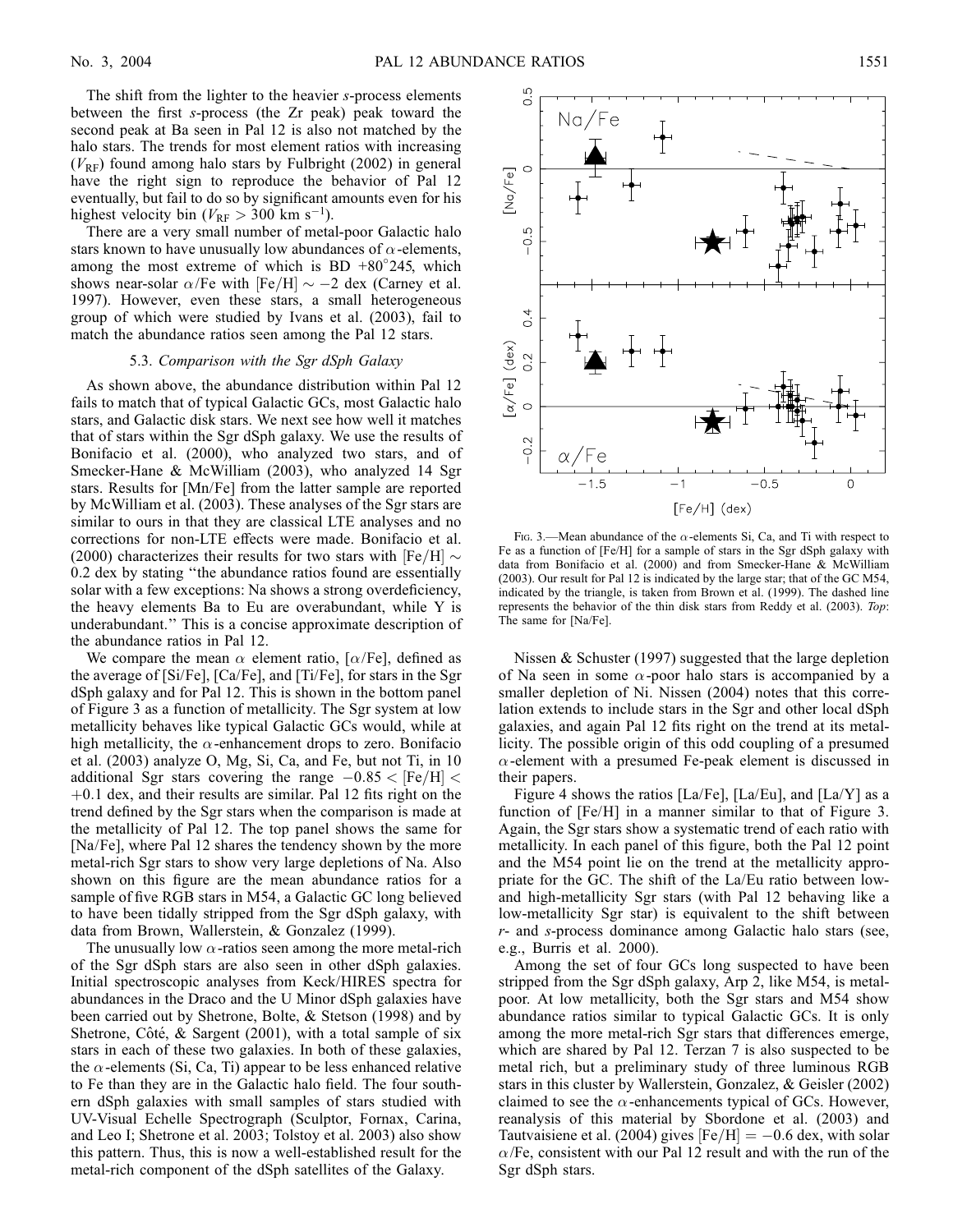

Fig. 4.—*Bottom*: Abundance ratio [La/Fe] as a function of [Fe/H] for a sample of stars in the Sgr dSph galaxy with data from Bonifacio et al. (2000) and from Smecker-Hane & McWilliam (2003). Our result for Pal 12 is indicated by the large star; that of the GC M54, indicated by the triangle, is taken from Brown et al. (1999). *Middle*, the same for [La/Eu]; top, the same for [La/Y]. The dashed line in the middle panel indicates the [La/Eu] ratio from the solar  $r$ -process.

### 5.4. The Age-Metallicity Relation for Sgr

Here we review the age-metallicity relation for the Sgr dSph galaxy and demonstrate that the measured metallicity and inferred age for Pal 12 are consistent with that to within the large uncertainties. Ages for GCs can be determined through isochrone fitting or through differences between the horizontal branch and the main-sequence turnoff from suitable multicolor photometry. The age of Pal 12 has been determined by Gratton & Ortolani (1988), Stetson et al. (1989), and most recently by Rosenberg et al. (1998). Ages for the four GCs that have long been believed to be associated with the Sgr galaxy (M54, Arp 2, Terzan 7, and Terzan 8) are given by Layden & Sarajedini (2000), as are the most recent abundance determinations for these objects. Smecker-Hane & McWilliam (2003) have estimated ages for the 14 stars in their Sgr sample; these determinations for individual stars have much larger uncertainties than those for the GCs and are further compromised by the possible depth of the galaxy along the line of sight.

Figure 5 illustrates the age-metallicity (in the form of  $[\alpha/H]$ ) relation for the Sgr dSph stars with abundance analyses by Smecker-Hane & McWilliam (2003) and for these four Galactic GCs, as well as for Pal 12. While the ages for the

Sgr stars are very uncertain, the location of Pal 12 in this figure appears consistent with the age-metallicity relationship displayed by the stars in the Sgr dSph galaxy. An analysis of more Sgr stars of varying ages and metallicities is needed to better define the age-metallicity relationship of the Sgr galaxy to refine this comparison.

#### 5.5. Comments on Nucleosynthesis

The general principles of nucleosynthesis of the elements in stars are reviewed by Wheeler, Sneden, & Truran (1989) and by McWilliam (1997). Some of the trends described above are fairly easy to explain in this context. The high  $\alpha$ -element ratios seen in Galactic GCs and halo stars are ascribed to a very old population for which there was insufficient time for Type I SN to have evolved and detonated and hence contributed their nuclear processed material (consisting mainly of Fe-peak elements) to the interstellar medium. The relevant minimum timescale for this is difficult to estimate since the evolution of close binary systems containing a white dwarf, believed to be the progenitors of Type Ia SN, must be followed in detail including mass accretion; a recent attempt to carry out this calculation by Han & Podsiadlowski (2003) gives a minimum timescale of  $\sim$ 3  $\times$  10<sup>8</sup> yr. The low  $\alpha$ -ratios seen in Pal 12 must thus be ascribed a region with an star formation ongoing for a few gigayears, thus achieving full contributions from both Type I and Type II SN. Na is largely synthesized in massive stars, even more massive than those producing the bulk of the  $\alpha$ -elements, which subsequently explode as Type II SN. The extremely large deficiency of Na seen in Pal 12 thus is probably consistent with the low  $\alpha$ -element ratios and may not require an initial mass function with a deficit of very massive stars during the initial epochs of star formation.

The odd-even effect (see Fig. 1) is prominent in the region of the periodic table from Na to Co. Elements with even atomic numbers in this region of the periodic table all have their most abundant stable isotope containing even numbers of both protons and neutrons. Arnett (1971; see also Arnett 1996, p. 275) discussed the odd-even effect for production of these elements through explosive nucleosynthesis. He demonstrated that the amplitude of this effect depends on the neutron excess,



Fig. 5.—Plot of  $[\alpha/H]$  vs. age for stars in the Sgr dSph galaxy (data from Smecker-Hane & McWilliam 2003; small filled circles), the four Galactic GCs believed to be associated with the Sgr stream (data largely from Layden & Sarajedini 2000; large open circles), and for Pal 12 (large star).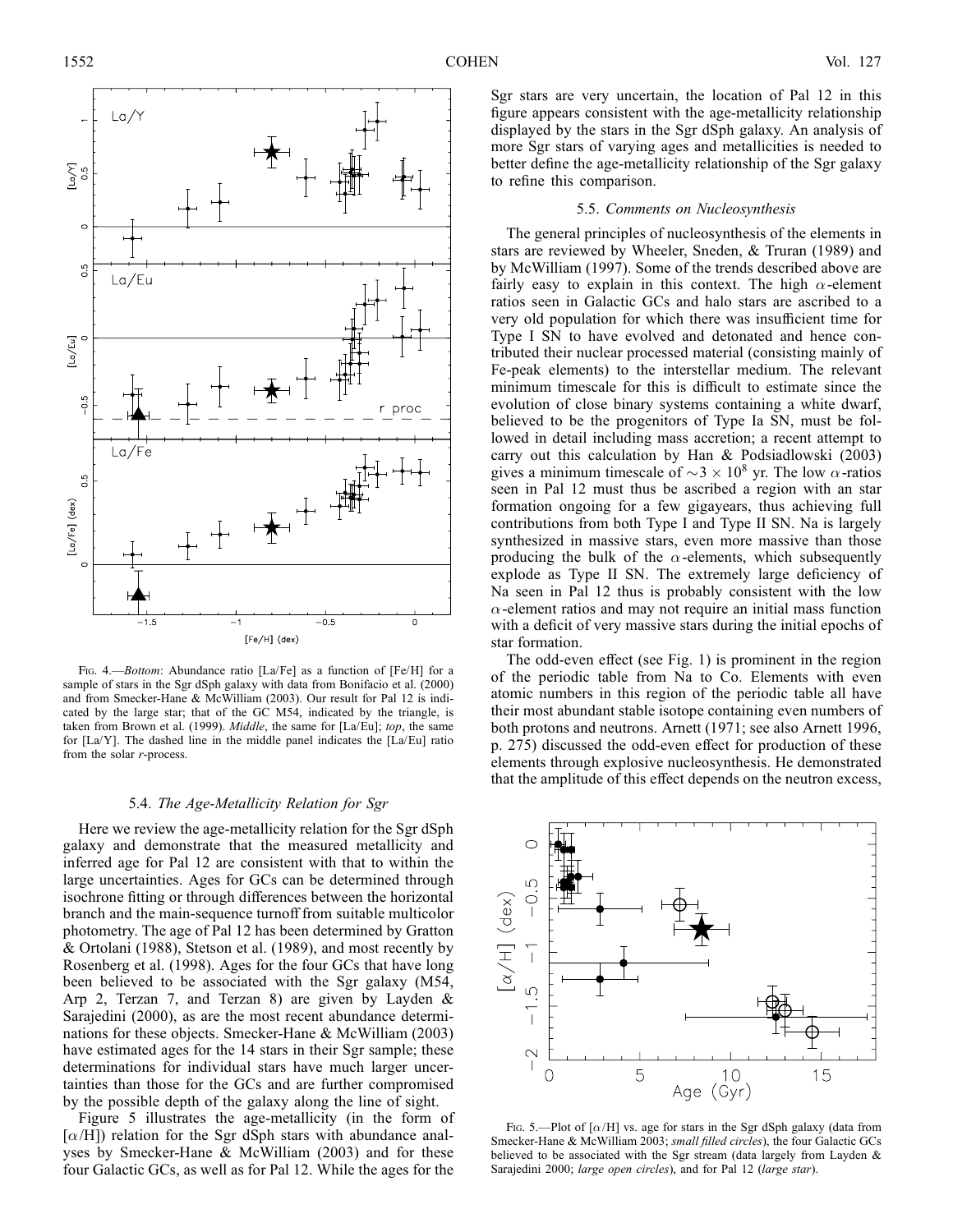with larger amplitude for smaller neutron excesses which are characteristic of metal-poor material that has not been modified by H or He burning. It has long been clear that the oddeven effect is strongly enhanced among halo stars, and this effect is seen in Pal 12 as well.

While the presence of enhanced Eu requires a substantial  $r$ -process contribution in Pal 12, there may be contributions to its inventory of heavy elements from the s-process as well. The other key feature for the heavy elements in Pal 12 is the excess deficiency of Y and Zr compared with Ba and La. The s-process elements in stars with metallicities above  $-1.5$  dex are believed to be formed mostly in asymptotic giant branch stars of intermediate mass. Nucleosynthesis in such conditions, reviewed by Busso, Gallino, & Wasserburg (1999), with more recent calculations by Busso et al. (2001), is dependent on the ratio of free neutrons to seed nuclei, presumably Fe. A larger neutron-to-seed ratio will lead to increased production of the heavier s-process elements relative to the lighter ones, i.e., to those in the Ba peak versus those near Sr, which is what is seen among the Pal 12 stars. In an extreme case, this leads to s-process production of detectable amounts of lead in very low metallicity stars (see, e.g., Cohen et al. 2003). Thus the anomalous ratios seen among the heavy elements in Pal 12 may be symptomatic of s-process nucleosynthesis at low metallicities.

Smecker-Hane & McWilliam (2003) give a more detailed discussion of these ideas and how they apply to their sample of Sgr dSph stars spanning a wide range of metallicity and showing peculiarities that depend on their [Fe/H].

### 6. SUMMARY

We present a detailed abundance analysis for 21 elements based on high-dispersion, high spectral resolution Keck/HIRES spectra for four members of the outer halo ''young'' Galactic GC Pal 12, which has an age of  $\sim$ 8 Gyr,  $\sim$ 30% younger than almost all GCs (Rosenberg et al. 1998), and is known to have a rather high metallicity for a GC in the outer halo (Brown et al. 1997). Since the discovery of the Sgr dSph galaxy, the Galactic GCs M54, Arp 2, Terzan 7, and Terzan 8 have been believed to be associated with this galaxy, which is currently being accreted by the Milky Way. Irwin (1999) recently suggested that Pal 12 is also a Galactic GC which has been tidally stripped from the Sgr galaxy.

All four stars in our sample in Pal 12 show identical abundance distributions with no credible indication of any star-to-star scatter. However, the abundance ratios of the Pal 12 stars are very peculiar. With  $[Fe/H] \sim -0.8$  dex, there is no detected enhancement of the  $\alpha$ -elements; the mean of [Si/Fe], [Ca/Fe], and [Ti/Fe] is  $-0.07 \pm 0.05$  dex, O/Fe is also solar, while Na is very deficient. The distribution among the heavy elements shows anomalies as well, with a shift from the first s-process peak (Y and Zr) to the second peak (Ba and La). (Eu is highly enhanced, as is typical in Galactic GCs of similar metallicity.) We show that these abundance peculiarities are not seen among other stellar populations in the Galaxy, including almost all Galactic GCs and field stars in the disk, halo, and bulge of the Galaxy.

The abundance anomalies shown by the Pal 12 stars are, however, in good general agreement with the trends established by Smecker-Hane & McWilliam (2003) and Bonifacio et al. (2000) for stars in the Sgr dSph galaxy, when evaluated at the [Fe/H] of Pal 12. It is interesting to note that the trend of low/no  $\alpha$ -enhancement has been found in all high-metallicity stars in all the dSph satellites of the Galaxy studied to date. The abundance peculiarities exhibited by Pal 12 can in general be explained by the initiation of star formation in a metal-poor system and an extended period of star formation lasting at least a few gigayears.

Our abundance analysis of a sample of four stars in Pal 12 thus reinforces earlier suggestions that this GC originally was a cluster in the Sgr dSph galaxy that during the process of accretion of this galaxy by our own was tidally stripped from the Sgr galaxy to become part of the extended Sgr stream. Further searches for such anomalies are perhaps best concentrated among metal-rich outer halo Galactic GCs; in the metal-poor ones, the duration of the major epoch of star formation may have been too brief for significant differences to develop in star formation history and hence in abundance distributions among the GCs.

This paper is for Chris Sneden, who at his review talk in 2003 February at the Carnegie symposium on ''The Origin and Evolution of the Elements'' appealed for someone to take another look at Pal 12. The entire Keck/HIRES user communities owes a huge debt to Jerry Nelson, Gerry Smith, Steve Vogt, and many other people, who have worked to make the Keck Telescope and HIRES a reality and to operate and maintain the Keck Observatory. We are grateful to the W. M. Keck Foundation for the vision to fund the construction of the W. M. Keck Observatory. The author wishes to extend special thanks to those of Hawaiian ancestry on whose sacred mountain we are privileged to be guests. Without their generous hospitality, none of the observations presented herein would have been possible. We are grateful to the National Science Foundation for partial support under grant AST 02-05951 to J. G. C. We thank Jason Prochaska and Andy McWilliam for providing their tables of hyperfine structure in digital form, and Andy McWilliam and Tammy Smecker-Hane for providing their Sgr dSph abundances in digital form in advance of publication.

#### **REFERENCES**

- Allende Prieto, C., Lambert, D. L., & Asplund, M. 2001, ApJ, 556, L63
- Armandroff, T. E., & Da Costa, G. S. 1991, AJ, 101, 1329
- Arnett, W. D. 1971, ApJ, 166, 153
- Arnett, D. 1996, Supernovae and Nucleosynthesis: An Investigation of the History of Matter, from the Big Bang to the Present (Princeton: Princeton Univ. Press)
- Bellazzini, M., Ibata, R., Ferraro, R., & Testa, V. 2003, A&A, 405, 577
- Bonifacio, P., Hill, V., Molaro, P., Pasquini, L., Di Marcantonio, P., & Santin, P. 2000, A&A, 359, 663
- Bonifacio, P., Sbordone, S., Marconi, G., Pasquini, L., & Hill, V. 2003, A&A, in press
- Brown, J. A., Wallerstein, G., & Gonzalez, G. 1999, AJ, 118, 1245
- Brown, J. A., Wallerstein, G., & Zucker, D. 1997, AJ, 114, 180
- Burris, D. L., Pilachowski, C. A., Armandroff, T. E., Sneden, C., Cowan, J. J., & Roe, H. 2000, ApJ, 544, 302
- Busso, M., Gallino, R., Lambert, D. L., Travaglio, C., & Smith, V. V. 2001, ApJ, 557, 802
- Busso, M., Gallino, R., & Wasserburg, G. J. 1999, ARA&A, 37, 239
- Carney, B. W., Wright, J. S., Sneden, C., Laird, J. B., Aguilar, L. A., &
- Latham, D. W. 1997, AJ, 114, 363
- Cohen, J. G., Behr, B. B., & Briley, M. M. 2001, AJ, 122, 1420
- Cohen, J. G., Christlieb, N., Qian, Y. Z., & Wasserburg, G. J. 2003, ApJ, 588, 1082
- Cohen, J. G., Frogel, J. A., & Persson, S. E. 1978, ApJ, 222, 165
- Den Hartog, E. A., Lawler, J. E., Sneden, C., & Cowan J. J. 2003, ApJS, 148, 543